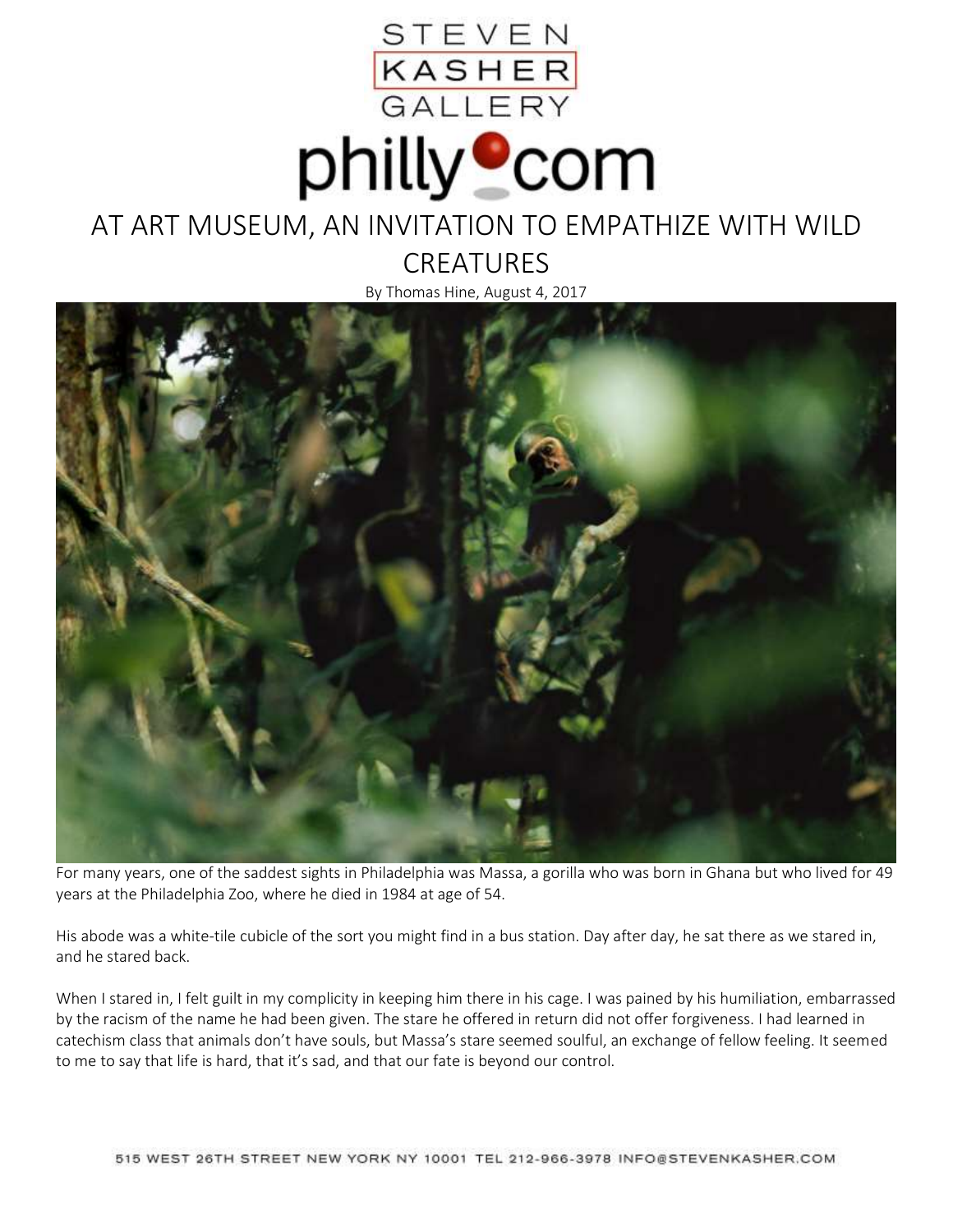

What elicited my memory of Massa was a photograph, Mrithi, a slightly blurry extreme closeup portrait of a gorilla at Volcanoes National Park in Rwanda that is part of the exhibition "Wild: Michael Nichols," through Sept. 17 at the Philadelphia Museum of Art. Nichols is a nature photographer who has worked for National Geographic and other magazines. This is the first museum exhibition of his work.

Nichols' photographs are impressive and amazing in a way that has perhaps become all too familiar now that breathtaking nature films are available on several cable channels 24 hours a day. Nichols specializes in still images of creatures at their most dramatic. A tiger leaps toward us, caught in midair. A spotted owl, its wings spread wide, flies toward the camera. A hippopotamus, believe it or not, is found frolicking in the ocean surf, where a huge wave is about to break in the background.

What makes the photo of Mrithi stand out is that it is the only work in this show that is not technically superb. In a show that features super-sharp inkjet prints of redwood and sequoia trees that reach the full height of the Art Museum's grand staircase, this face is murky and indistinct. But it is alive, and responsive, and almost as soulful, if not as depressed, as Massa's was.

It turns out that this image, which was shot in 1980, was an important turning point for Nichols. Though he had done photographs of caves and natural landscapes, this was his first time dealing with animals. As he recounts in Michael Nichols: A Wild Life by Melissa Harris — who organized the exhibition along with Peter Barberie, the Art Museum's chief curator of photography  $-$  the technically faulty photo was the product of his inexperience with animals. He was photographing a black animal in a dark jungle on unforgiving film, and he overexposed nearly all the images. Still, his ape speaks to us. And most of his work has dealt with animals ever since.

Nichols is advocating wildlife conservation, but he only obliquely addresses the terrible things people do to these animals, and he rarely shows people at all. (One exception is the explorer-researcher Mike Fay, photographed during a 15-month trek on foot through some of Africa's most remote regions. He is shown surveying the landscape, squatting like the ape that he is.)

Most often, as with Mrithi, Nichols invites us to empathize with the creatures he shows. Many of the animals he photographed have been studied and named by researchers, and he shows them both as individuals and as archetypes.

For example, we see a young elephant standing beneath a much larger one, as though in a garage, their trunks intertwined in a gesture of parental affection. This contrasts with a group of orphan elephants at a refuge in Kenya. The young elephants actually organize new substitute families for themselves, but the somewhat random composition suggests these young elephants are unmoored.

About a dozen works from the Art Museum's collection are scattered through the exhibition. Not far from the elephants is an ivory-encrusted chair made in India IN about 1800 for the British market. It invites us to reflect on the horror of sacrificing such magnificent creatures in order to create something so ridiculous.

At thestart of the exhibition, a Netherlandish painting of the virgin and child is paired with a photo of a tigress and a cub, setting a theme of parental care and training of offspring. This is obviously intended to be a family-friendly show, designed to appeal to children. One photo shows a young lioness caring for her first litter of cubs. She holds one by the neck, but the cub following behind, lively and mischievous, is the one the child in you will identify with.